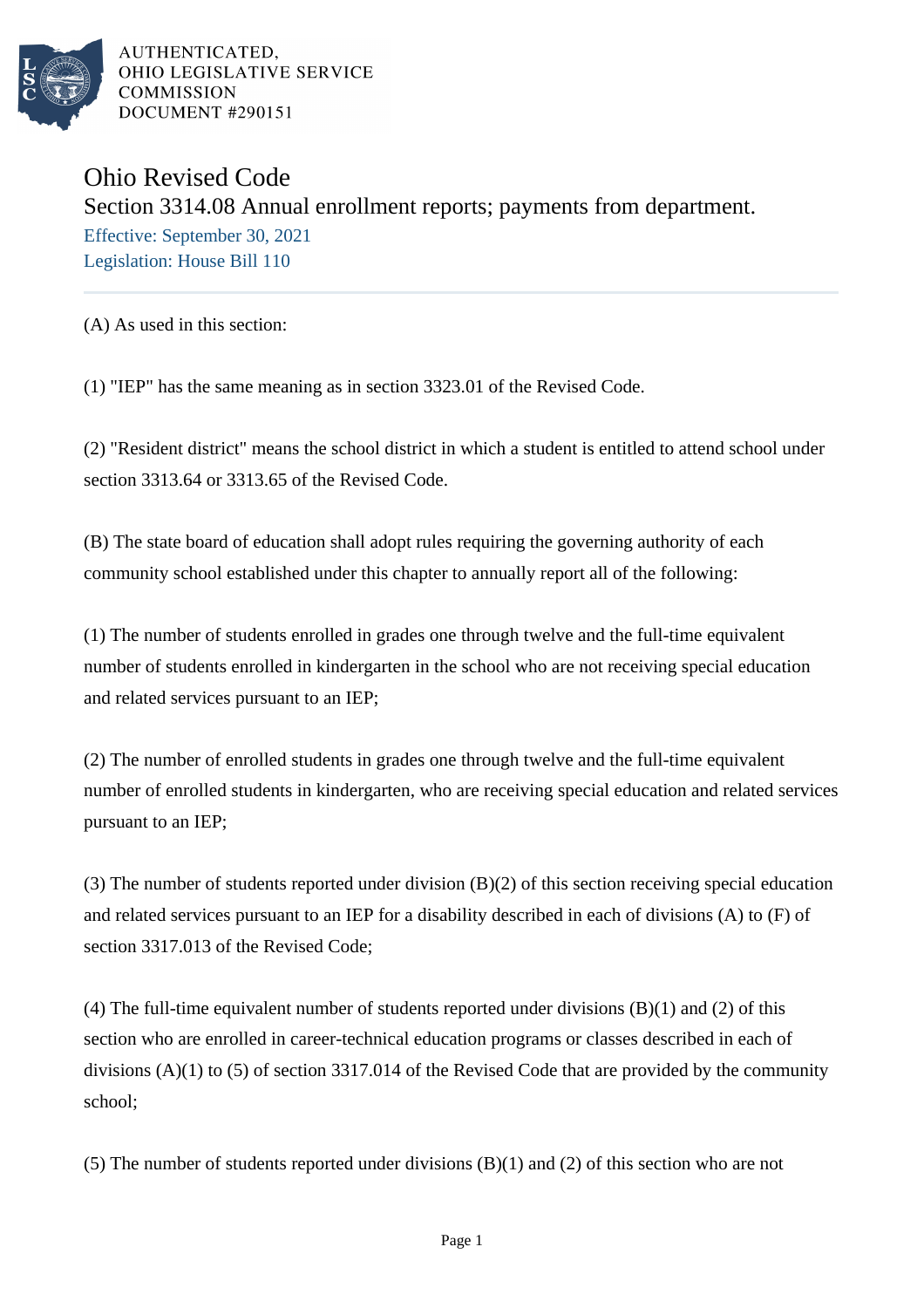

reported under division (B)(4) of this section but who are enrolled in career-technical education programs or classes described in each of divisions (A)(1) to (5) of section 3317.014 of the Revised Code at a joint vocational school district or another district in the career-technical planning district to which the school is assigned;

(6) The number of students reported under divisions  $(B)(1)$  and  $(2)$  of this section who are category one to three English learners described in each of divisions (A) to (C) of section 3317.016 of the Revised Code;

(7) The number of students reported under divisions (B)(1) and (2) of this section who are economically disadvantaged, as defined by the department. A student shall not be categorically excluded from the number reported under division  $(B)(7)$  of this section based on anything other than family income.

(8) For each student, the city, exempted village, or local school district in which the student is entitled to attend school under section 3313.64 or 3313.65 of the Revised Code.

(9) The number of students enrolled in a preschool program operated by the school that is licensed by the department of education under sections 3301.52 to 3301.59 of the Revised Code who are not receiving special education and related services pursuant to an IEP.

A school district board and a community school governing authority shall include in their respective reports under division (B) of this section any child admitted in accordance with division (A)(2) of section 3321.01 of the Revised Code.

A governing authority of a community school shall not include in its report under divisions (B)(1) to (9) of this section any student for whom tuition is charged under division (F) of this section.

 $(C)(1)(a)$  If a community school's costs for a fiscal year for a student receiving special education and related services pursuant to an IEP for a disability described in divisions (B) to (F) of section 3317.013 of the Revised Code exceed the threshold catastrophic cost for serving the student as specified in division (B) of section 3317.0214 of the Revised Code, the school may submit to the superintendent of public instruction documentation, as prescribed by the superintendent, of all its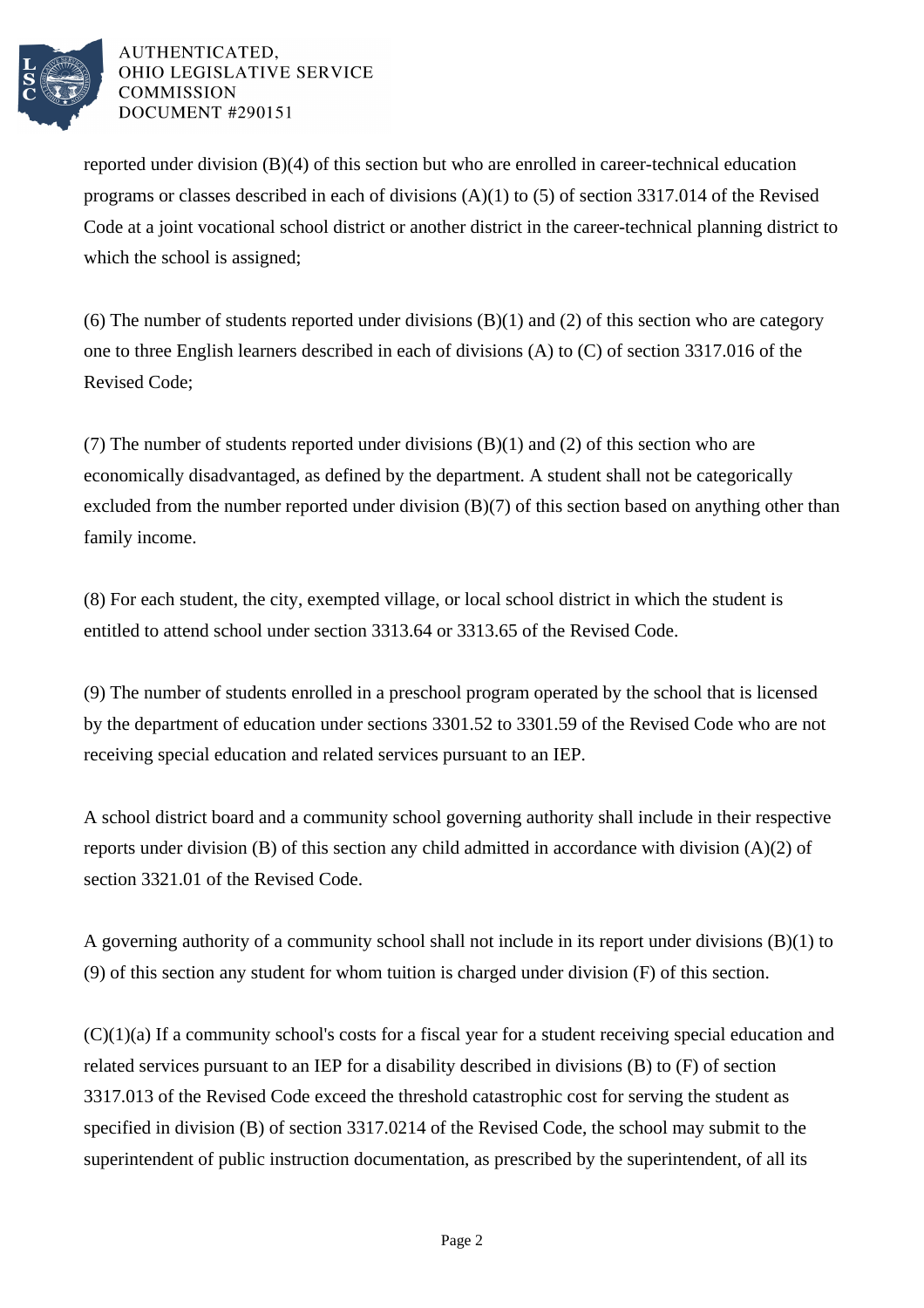

costs for that student. Upon submission of documentation for a student of the type and in the manner prescribed, the department shall pay to the community school an amount equal to the school's costs for the student in excess of the threshold catastrophic costs.

(b) The community school shall report under division  $(C)(1)(a)$  of this section, and the department shall pay for, only the costs of educational expenses and the related services provided to the student in accordance with the student's individualized education program. Any legal fees, court costs, or other costs associated with any cause of action relating to the student may not be included in the amount.

(2) In any fiscal year, a community school receiving funds under division (A)(7) of section 3317.022 of the Revised Code shall spend those funds only for the purposes that the department designates as approved for career-technical education expenses. Career-technical education expenses approved by the department shall include only expenses connected to the delivery of career-technical programming to career-technical students. The department shall require the school to report data annually so that the department may monitor the school's compliance with the requirements regarding the manner in which funding received under division (A)(7) of section 3317.022 of the Revised Code may be spent.

(3) Notwithstanding anything to the contrary in section 3313.90 of the Revised Code, except as provided in division  $(C)(5)$  of this section, all funds received under division  $(A)(7)$  of section 3317.022 of the Revised Code shall be spent in the following manner:

(a) At least seventy-five per cent of the funds shall be spent on curriculum development, purchase, and implementation; instructional resources and supplies; industry-based program certification; student assessment, credentialing, and placement; curriculum specific equipment purchases and leases; career-technical student organization fees and expenses; home and agency linkages; workbased learning experiences; professional development; and other costs directly associated with career-technical education programs including development of new programs.

(b) Not more than twenty-five per cent of the funds shall be used for personnel expenditures.

(4) A community school shall spend the funds it receives under division (A)(4) of section 3317.022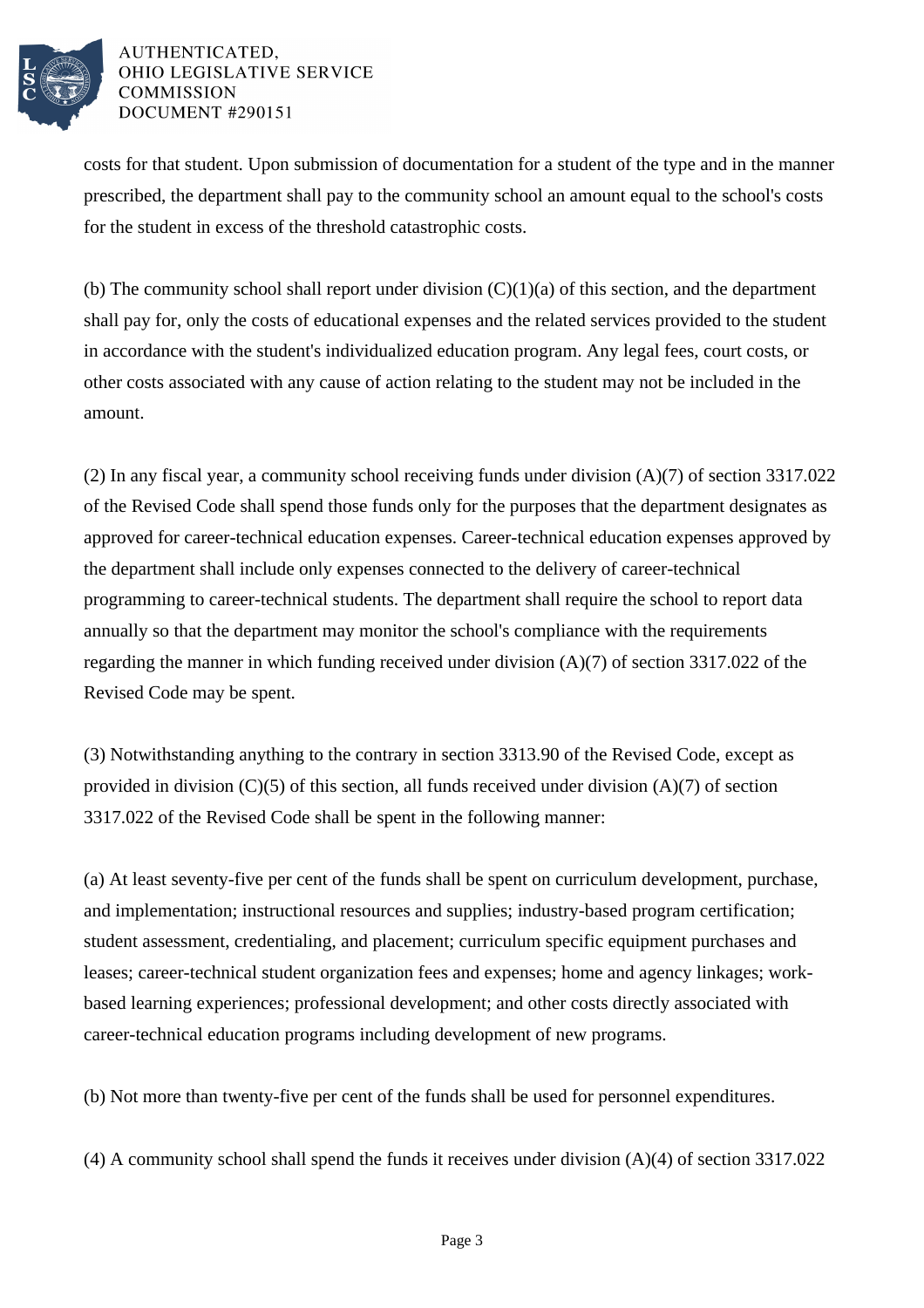

of the Revised Code in accordance with section 3317.25 of the Revised Code.

(5) The department may waive the requirement in division  $(C)(3)$  of this section for any community school that exclusively provides one or more career-technical workforce development programs in arts and communications that are not equipment-intensive, as determined by the department.

(6) For fiscal years 2022 and 2023, a community school shall spend the funds it receives under division (A)(5) of section 3317.022 of the Revised Code only for services for English learners.

(D) A board of education sponsoring a community school may utilize local funds to make enhancement grants to the school or may agree, either as part of the contract or separately, to provide any specific services to the community school at no cost to the school.

(E) A community school may not levy taxes or issue bonds secured by tax revenues.

(F) No community school shall charge tuition for the enrollment of any student who is a resident of this state. A community school may charge tuition for the enrollment of any student who is not a resident of this state.

 $(G)(1)(a)$  A community school may borrow money to pay any necessary and actual expenses of the school in anticipation of the receipt of any portion of the payments to be received by the school pursuant to section 3317.022 of the Revised Code. The school may issue notes to evidence such borrowing. The proceeds of the notes shall be used only for the purposes for which the anticipated receipts may be lawfully expended by the school.

(b) A school may also borrow money for a term not to exceed fifteen years for the purpose of acquiring facilities.

(2) Except for any amount guaranteed under section 3318.50 of the Revised Code, the state is not liable for debt incurred by the governing authority of a community school.

(H) The department of education shall adjust the amounts paid under section 3317.022 of the Revised Code to reflect any enrollment of students in community schools for less than the equivalent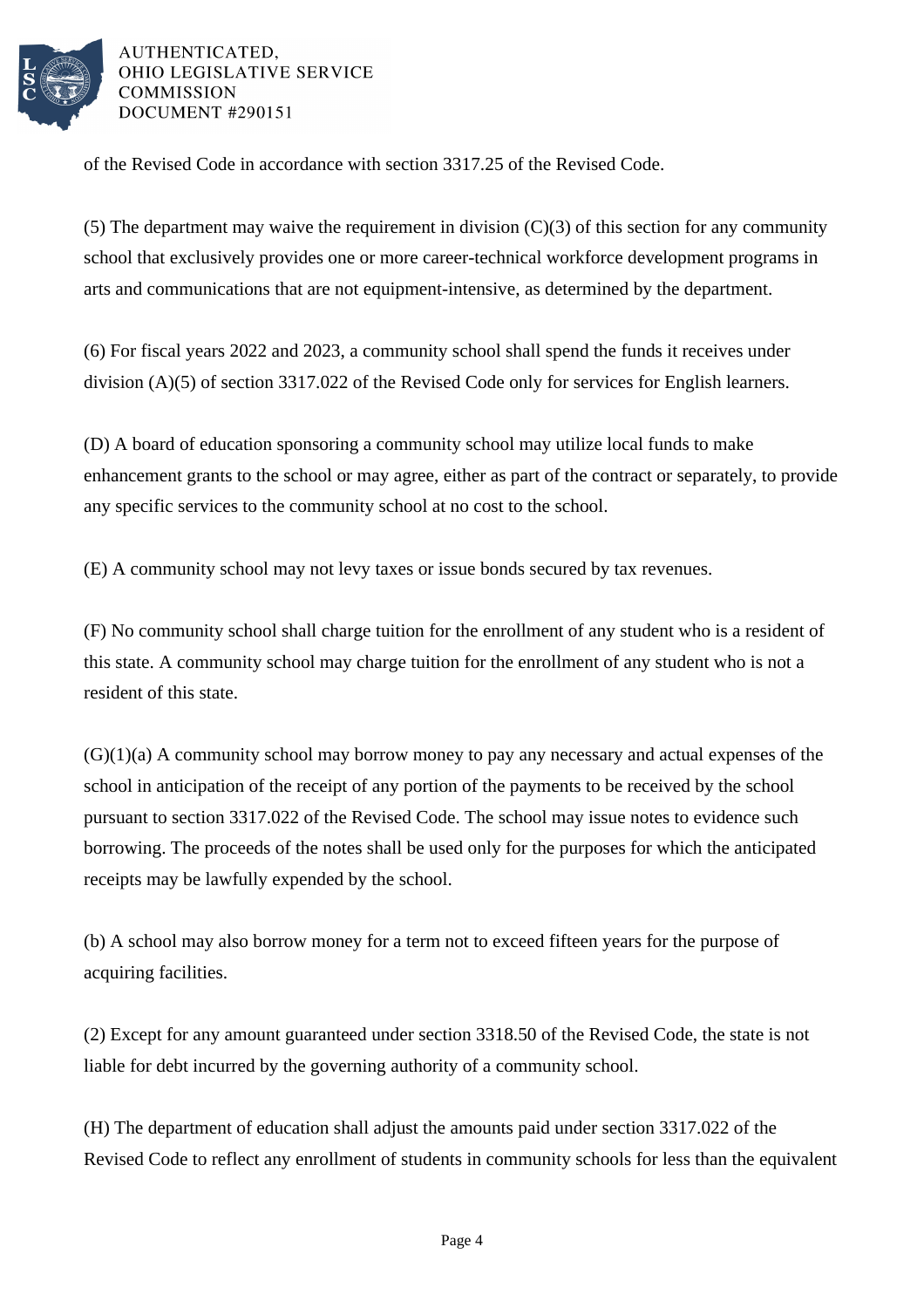

of a full school year. The state board of education within ninety days after April 8, 2003, shall adopt in accordance with Chapter 119. of the Revised Code rules governing the payments to community schools under section 3317.022 of the Revised Code including initial payments in a school year and adjustments and reductions made in subsequent periodic payments to community schools as provided under section 3317.022 of the Revised Code. For purposes of this division:

(1) A student shall be considered enrolled in the community school for any portion of the school year the student is participating at a college under Chapter 3365. of the Revised Code.

(2) A student shall be considered to be enrolled in a community school for the period of time beginning on the later of the date on which the school both has received documentation of the student's enrollment from a parent and the student has commenced participation in learning opportunities as defined in the contract with the sponsor, or thirty days prior to the date on which the student is entered into the education management information system established under section 3301.0714 of the Revised Code. For purposes of applying this division and divisions (H)(3) and (4) of this section to a community school student, "learning opportunities" shall be defined in the contract, which shall describe both classroom-based and non-classroom-based learning opportunities and shall be in compliance with criteria and documentation requirements for student participation which shall be established by the department. Any student's instruction time in non-classroom-based learning opportunities shall be certified by an employee of the community school. A student's enrollment shall be considered to cease on the date on which any of the following occur:

(a) The community school receives documentation from a parent terminating enrollment of the student.

(b) The community school is provided documentation of a student's enrollment in another public or private school.

(c) The community school ceases to offer learning opportunities to the student pursuant to the terms of the contract with the sponsor or the operation of any provision of this chapter.

Except as otherwise specified in this paragraph, beginning in the 2011-2012 school year, any student who completed the prior school year in an internet- or computer-based community school shall be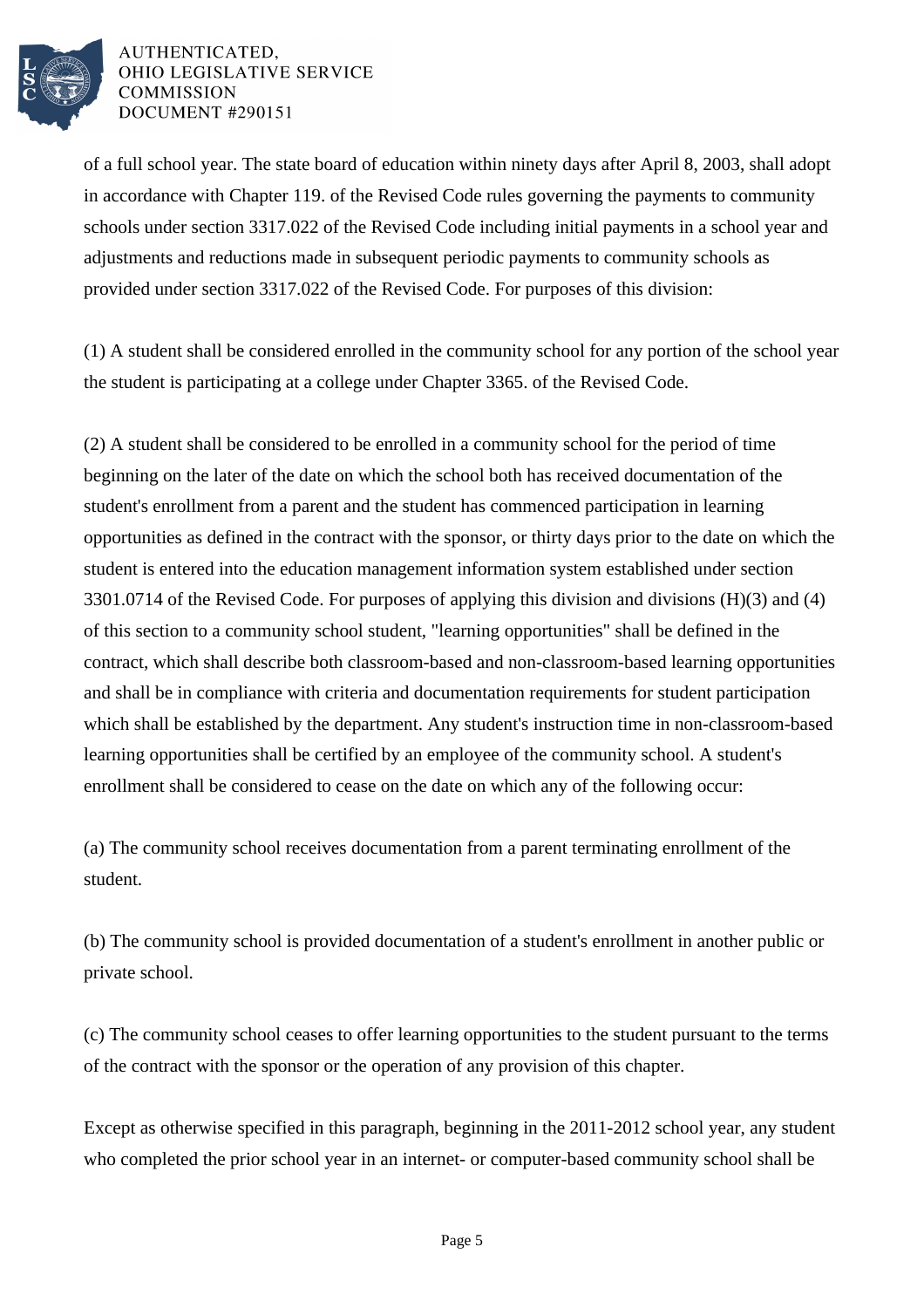

considered to be enrolled in the same school in the subsequent school year until the student's enrollment has ceased as specified in division (H)(2) of this section. The department shall continue paying amounts for the student under section 3317.022 of the Revised Code without interruption at the start of the subsequent school year. However, if the student without a legitimate excuse fails to participate in the first seventy-two consecutive hours of learning opportunities offered to the student in that subsequent school year, the student shall be considered not to have re-enrolled in the school for that school year and the department shall recalculate the payments to the school for that school year to account for the fact that the student is not enrolled.

(3) The department shall determine each community school student's percentage of full-time equivalency based on the percentage of learning opportunities offered by the community school to that student, reported either as number of hours or number of days, is of the total learning opportunities offered by the community school to a student who attends for the school's entire school year. However, no internet- or computer-based community school shall be credited for any time a student spends participating in learning opportunities beyond ten hours within any period of twentyfour consecutive hours. Whether it reports hours or days of learning opportunities, each community school shall offer not less than nine hundred twenty hours of learning opportunities during the school year.

(4) With respect to the calculation of full-time equivalency under division (H)(3) of this section, the department shall waive the number of hours or days of learning opportunities not offered to a student because the community school was closed during the school year due to disease epidemic, hazardous weather conditions, law enforcement emergencies, inoperability of school buses or other equipment necessary to the school's operation, damage to a school building, or other temporary circumstances due to utility failure rendering the school building unfit for school use, so long as the school was actually open for instruction with students in attendance during that school year for not less than the minimum number of hours required by this chapter. The department shall treat the school as if it were open for instruction with students in attendance during the hours or days waived under this division.

(I) The department of education shall reduce the amounts paid under section 3317.022 of the Revised Code to reflect payments made to colleges under section 3365.07 of the Revised Code.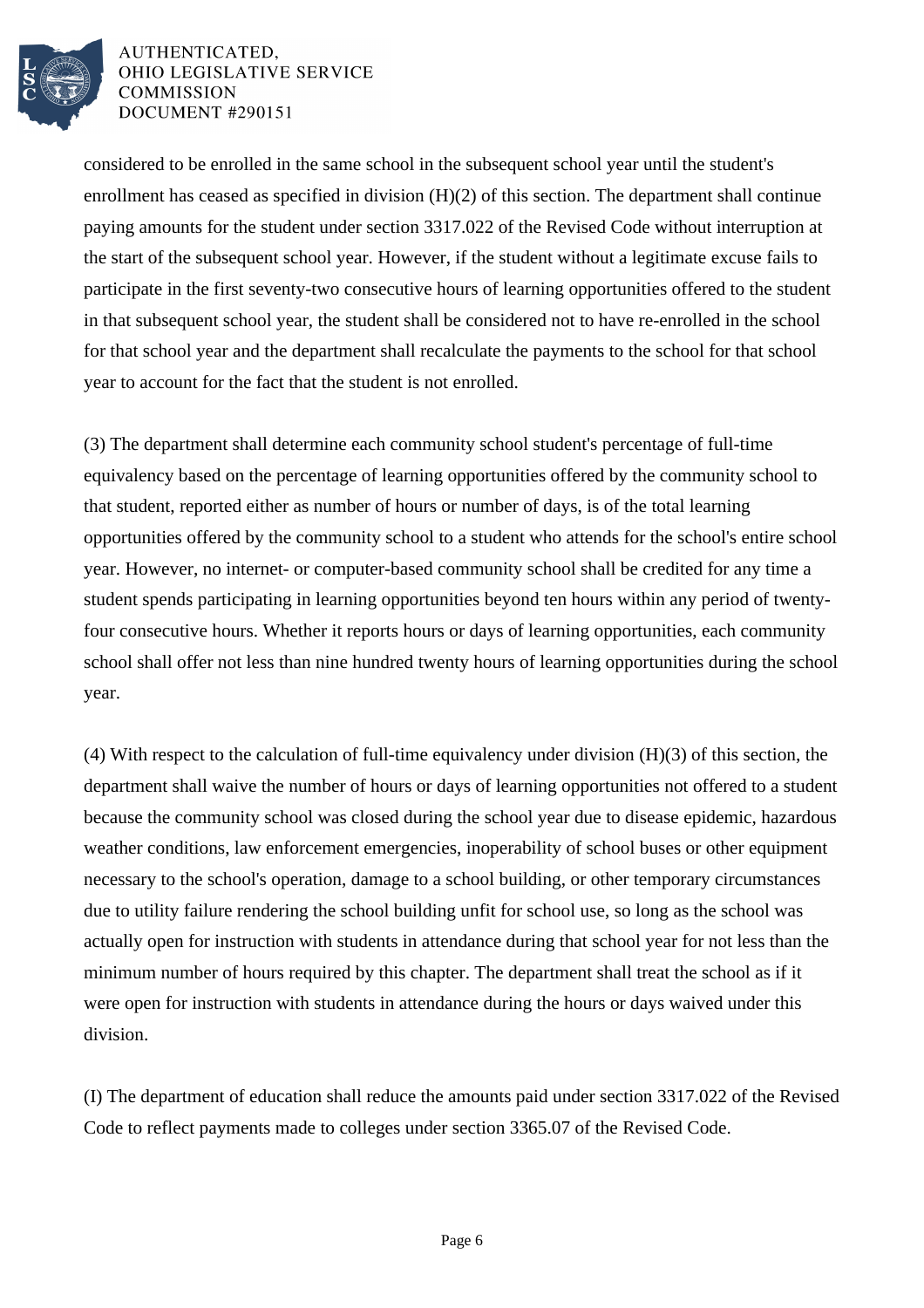

(J)(1) No student shall be considered enrolled in any internet- or computer-based community school or, if applicable to the student, in any community school that is required to provide the student with a computer pursuant to division (C) of section 3314.22 of the Revised Code, unless both of the following conditions are satisfied:

(a) The student possesses or has been provided with all required hardware and software materials and all such materials are operational so that the student is capable of fully participating in the learning opportunities specified in the contract between the school and the school's sponsor as required by division (A)(23) of section 3314.03 of the Revised Code;

(b) The school is in compliance with division (A) of section 3314.22 of the Revised Code, relative to such student.

(2) In accordance with policies adopted by the superintendent of public instruction, in consultation with the auditor of state, the department shall reduce the amounts otherwise payable under section 3317.022 of the Revised Code to any community school that includes in its program the provision of computer hardware and software materials to any student, if such hardware and software materials have not been delivered, installed, and activated for each such student in a timely manner or other educational materials or services have not been provided according to the contract between the individual community school and its sponsor.

The superintendent of public instruction and the auditor of state shall jointly establish a method for auditing any community school to which this division pertains to ensure compliance with this section.

The superintendent, auditor of state, and the governor shall jointly make recommendations to the general assembly for legislative changes that may be required to assure fiscal and academic accountability for such schools.

 $(K)(1)$  If the department determines that a review of a community school's enrollment is necessary, such review shall be completed and written notice of the findings shall be provided to the governing authority of the community school and its sponsor within ninety days of the end of the community school's fiscal year, unless extended for a period not to exceed thirty additional days for one of the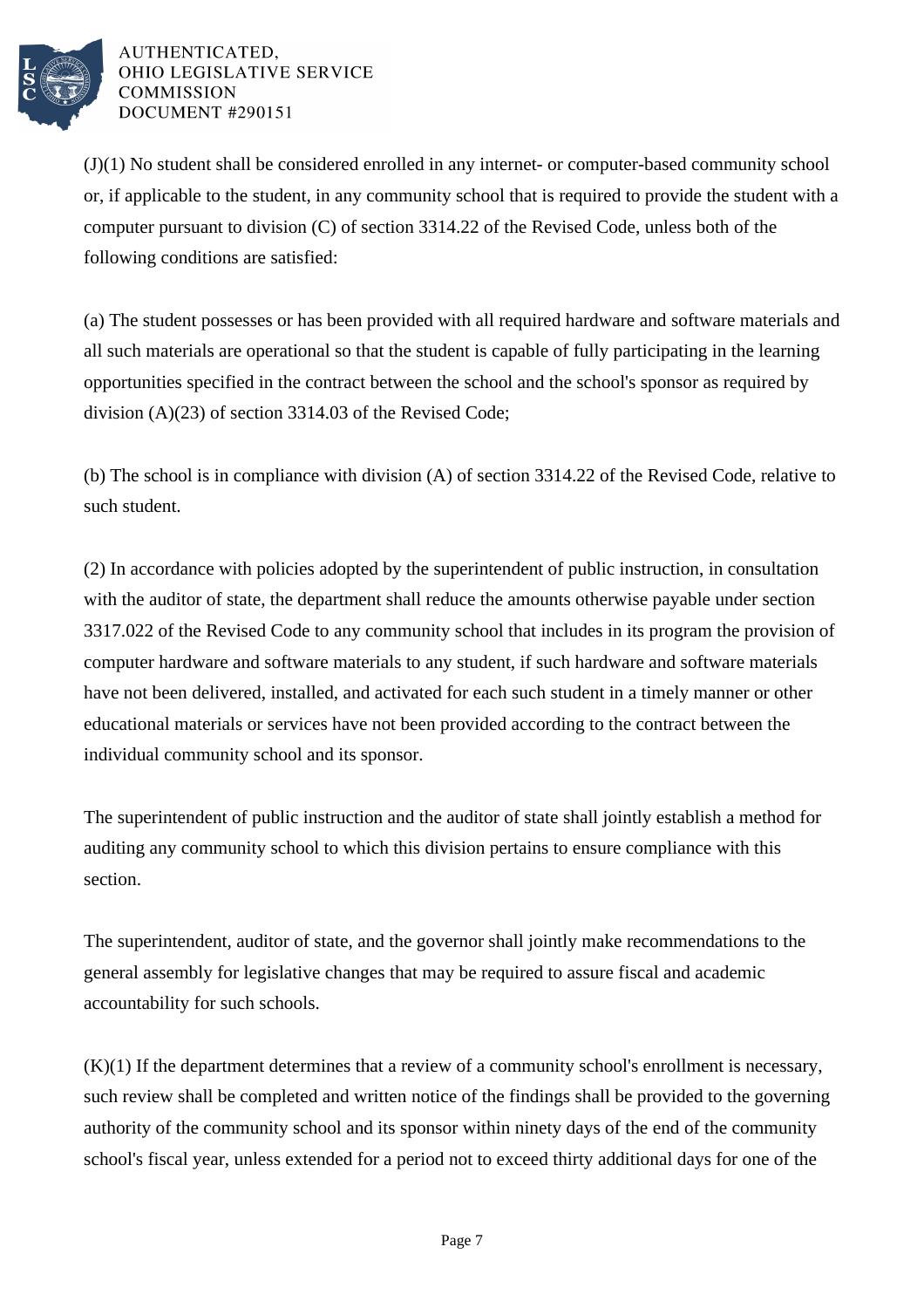

following reasons:

(a) The department and the community school mutually agree to the extension.

(b) Delays in data submission caused by either a community school or its sponsor.

(2) If the review results in a finding that additional funding is owed to the school, such payment shall be made within thirty days of the written notice. If the review results in a finding that the community school owes moneys to the state, the following procedure shall apply:

(a) Within ten business days of the receipt of the notice of findings, the community school may appeal the department's determination to the state board of education or its designee.

(b) The board or its designee shall conduct an informal hearing on the matter within thirty days of receipt of such an appeal and shall issue a decision within fifteen days of the conclusion of the hearing.

(c) If the board has enlisted a designee to conduct the hearing, the designee shall certify its decision to the board. The board may accept the decision of the designee or may reject the decision of the designee and issue its own decision on the matter.

(d) Any decision made by the board under this division is final.

(3) If it is decided that the community school owes moneys to the state, the department shall deduct such amount from the school's future payments in accordance with guidelines issued by the superintendent of public instruction.

(L) The department shall not pay to a community school under section 3317.022 of the Revised Code any amount for any of the following:

(1) Any student who has graduated from the twelfth grade of a public or nonpublic high school;

(2) Any student who is not a resident of the state;